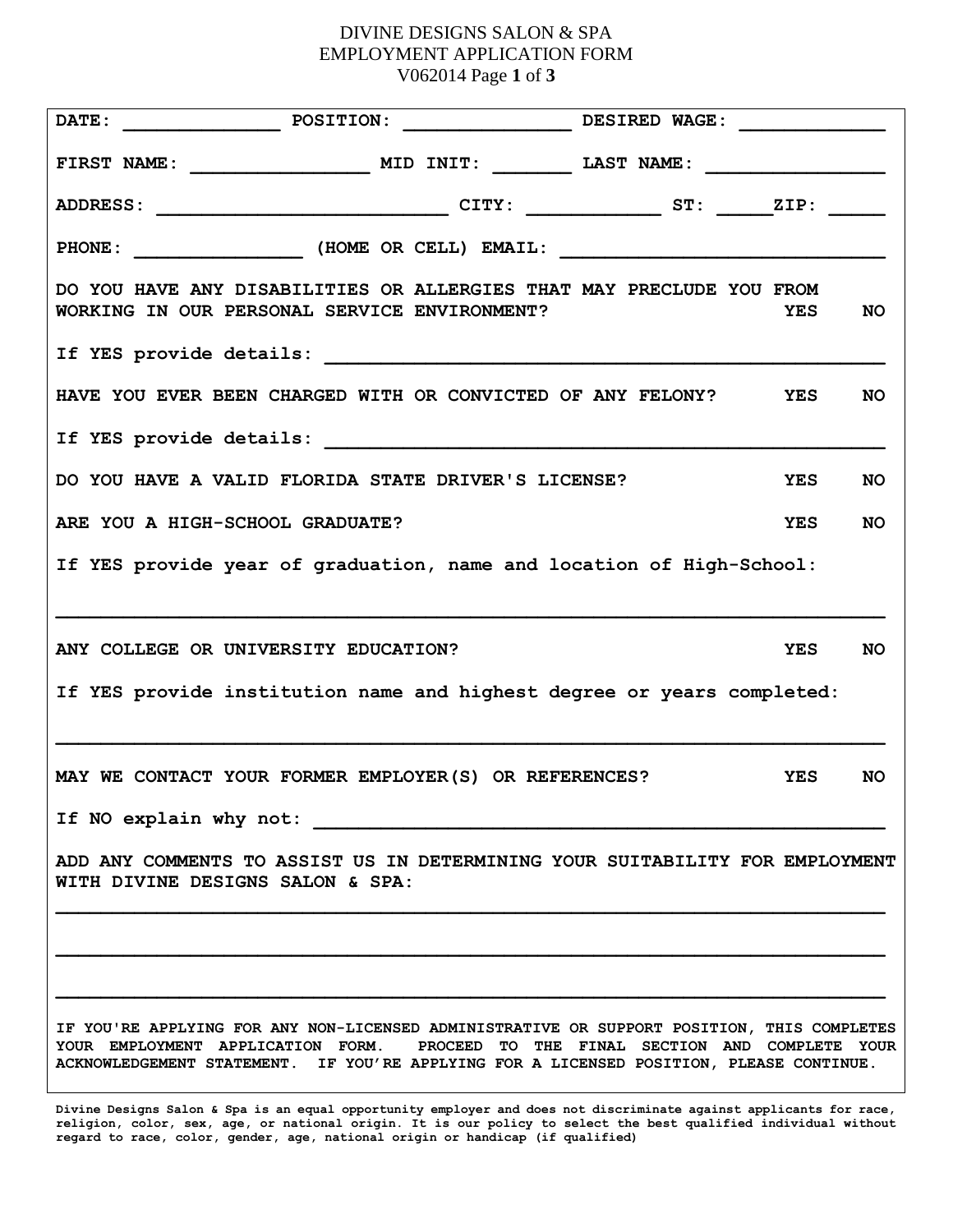# DIVINE DESIGNS SALON & SPA EMPLOYMENT APPLICATION FORM V062014 Page **2** of **3**

# LICENSED PROFESSIONALS MUST COMPLETE THIS SECTION

| FIRST NAME:                                                                                   | MID INIT:<br>LAST NAME:                |  |
|-----------------------------------------------------------------------------------------------|----------------------------------------|--|
| LICENSED AS:<br>LICENSE NUMBER:                                                               |                                        |  |
| STATE OF ISSUE:<br>DATE ISSUED:<br>YEARS OF EXPERIENCE:                                       |                                        |  |
| SELECT THE SERVICE(S) THAT YOU ARE EXPERIENCED WITH AND/OR TECHNICALLY CAPABLE OF PERFORMING: |                                        |  |
| <b>COSMETOLOGY</b>                                                                            |                                        |  |
| Cleanse, Style & Finish                                                                       | Relaxers<br>Double Booking of Services |  |
| Color (Bayalage)<br><b>Ethnic Services</b>                                                    | <b>Special Event Styling</b>           |  |
| Color (Dimensional)<br>Extensions                                                             | <b>Spiral Perms</b>                    |  |
| Color (Foil-Highlights)<br>Hair Cut (Female)                                                  | <b>Straight Perms</b>                  |  |
| Color (Ombre)<br>Hair Cut (Male)                                                              | Use of an Associate or Assistant       |  |
| Color (Root to End/Regrowth)<br>Keratin Straightening                                         |                                        |  |
| <b>AESTHETIC SERVICES</b>                                                                     |                                        |  |
| Body Treatment (Dry/Wet Body Wrap)                                                            | Facial Treatment (Vasculyse System)    |  |
| Body Treatment (Ionithermie System)                                                           | Facials                                |  |
| <b>Body Treatment (Lumicell System)</b>                                                       | Hair Removal (Bikini Waxing)           |  |
| Body Treatment (Thermal-M Steam Capsule)                                                      | Hair Removal (Brazilian Waxing)        |  |
| Facial Treatment (Compulift System)                                                           | Hair Removal (Eyebrow Threading)       |  |
| Facial Treatment (Galvonic System)                                                            | Hair Removal (Facial Waxing)           |  |
| Facial Treatment (Micro-Dermabrasion)                                                         | <b>Special Event Makeup</b>            |  |
| NAILS OR FULL SPECIALIST                                                                      |                                        |  |
| Acrylic Nails (With Drill)                                                                    | Polish Application (OPI or Gel Finish) |  |
| Acrylic Nails (Without Drill)                                                                 | Polish Application (Pink & White)      |  |
| <b>Fiberglass Finish</b>                                                                      | Polish Application (Shellac Finish)    |  |
| <b>Natural Manicure</b>                                                                       | Polish Application (Single Color)      |  |
| <b>Natural Pedicure</b>                                                                       | Silk Wrap Finish                       |  |
| <b>Polish Application (Artwork)</b>                                                           | Use of an Associate or Assistant       |  |
| Polish Application (French Finish)                                                            |                                        |  |
| <b>MASSAGE THERAPY</b>                                                                        |                                        |  |
| Deep Tissue                                                                                   | Prenatal                               |  |
| <b>Hot Stone</b>                                                                              | Reflexology                            |  |
| Lymphatic Drainage                                                                            | Swedish                                |  |
| Neuromuscular                                                                                 | <b>Therapeutic Stretching</b>          |  |
| Postpartum                                                                                    |                                        |  |
|                                                                                               |                                        |  |

**Divine Designs Salon & Spa is an equal opportunity employer and does not discriminate against applicants for race, religion, color, sex, age, or national origin. It is our policy to select the best qualified individual without regard to race, color, gender, age, national origin or handicap (if qualified)**